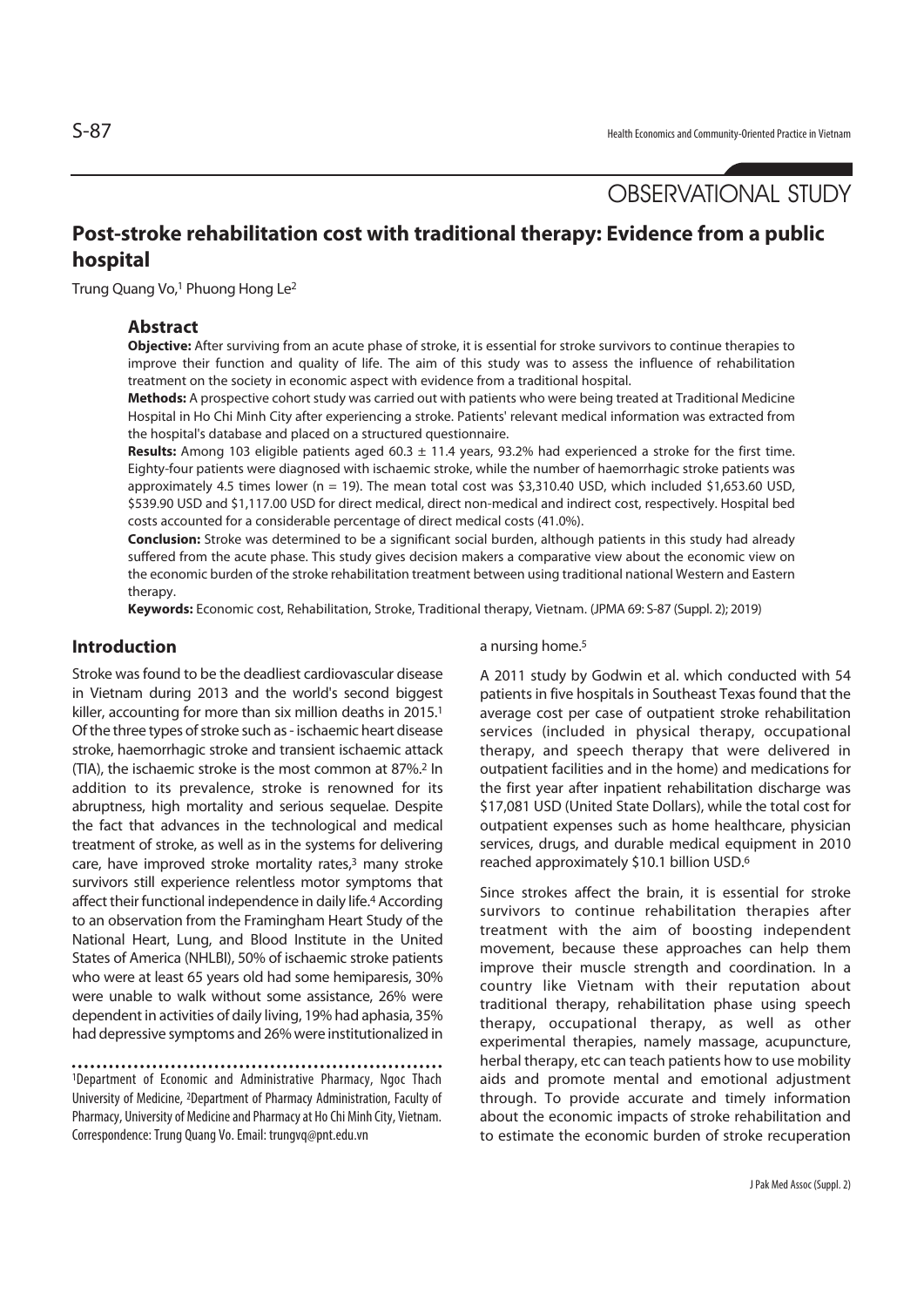with traditional therapy, this study presents the estimates and determinants of specific costs using a societal perspective and based on the findings from a crosssectional study.

### **Material/Subjects/Patients and Methods**

This study was a prevalence-based cost-of-illness analysis in 2017 from different perspectives. A cross-sectional approach was conducted to estimate the cost per case and the total expense of stroke rehabilitation in Traditional Medicine Hospital in Ho Chi Minh City, which is one of the leading medical centres in using Eastern therapies serving approximately 1,000 patients' visits every day in Ho Chi Minh City and the surrounding provinces in the middle and south regions of Vietnam.

This study considered inpatients who had been admitted to Ho Chi Minh City Traditional Medicine Hospital between Jan 2017 and December 2017 for treatment of post-stroke, according to ICD-10 (International Classification of Diseases, Tenth Revision) with code I69. All eligible participants voluntarily confirmed their consent and agreement after being informed about the content and objective of the research.

All relevant patient data — comprising general information (age, gender, weight, height, locality and health insurance), medical services and medication used — were entered into the hospital database. This research design and methodology was approved by the ethics committee of the hospital, to allow researchers to access the necessary materials. A questionnaire was constructed to accumulate details from both patients and family members for the purpose of calculating the cost that society incurred due to the direct effect of stroke rehabilitation. The questionnaire consisted of two parts: one to record sociodemographic characteristics (occupation, education, monthly income, the number of strokes suffered and the number of caregivers) and one to record direct non-medical component costs (meals, accommodation and travel). Caregivers were divided into unpaid caregivers (who were family members of the patients) and hired caregivers (who were employed to take care of patients). Researchers also defined the amounts for salary and pension in monthly income, to have an accurate appraisal of each cost element.

Economic burden was computed under patient, payer (health insurance company), hospital and social perspective, respectively.7 The total cost was sum of the direct medical costs, the direct non-medical costs and indirect costs. All cost values were calculated in Vietnamese Dong (VND) currency, then converted to U.S. dollars by using the exchange rate 22,498 VND =  $$1$  USD.<sup>8</sup>

Direct cost included in direct medical cost and direct nonmedical cost. Direct medical cost was calculated from the intervention and unit cost which were extracted from data resources to assess the payment required from patients and health insurance companies. The results would measure cost components by grouping them into imaging diagnosis, laboratory tests, hospital beds, medication, herbal remedies, acupuncture, physical therapy and other costs (oxygen, ambulance, etc.).9 Regarding direct non-medical cost, based on the answers of patients or their caregivers, accommodation and travelling cost were computed (Figure-1).

This study calculated direct costs according to the following equation:

$$
DC = \sum_{k=1}^{p} QI_k, UI_k + \sum_{i=1}^{n} MP_i, LS_i + \sum_{j=1}^{m} MP_j, CD_j + AC + TV
$$

The variables n, m and p represented the number of patients, caregivers and interventions.

QI, UI, MP, LS and CD were abbreviations for quantities of interventions, unit cost of intervention, meal cost per day, length of stay and caregivers' nursing day, respectively.

AC represents the accommodation of caregivers, and TV represents the travel costs for patients and caregivers.9

Absenteeism was defined as the amount of salary missed because of patients' hospitalization, which was calculated by multiplication between the length of stay (LS) and monthly income (MI). Reduced productivity from nonsalary patients was estimated based on expenses per month (EX). The population included retired people and adults who were in the typical workforce age range but who did not have a regular monthly income, such as unemployed workers, housewives, etc. The caregiver burden was computed using a summary of the hired caregivers' income lost because of dropping out of the workforce to provide care. For unpaid caregivers it was calculated by the amount of their salary missed from days off attributed to taking care of post-stroke patients.

The indirect cost was computed by the formula below (Elliott & Payne, 2005)9:

$$
IDC = \sum_{i=1}^{n} \frac{LS_i \cdot MI_i}{30} + \sum_{i=1}^{n} \frac{LS_i \cdot EX_i}{30} + \sum_{j=1}^{m} \frac{PCD_j \cdot HMI_j}{30} + \sum_{i=1}^{q} \frac{PD_i \cdot CMI_i}{30}
$$

The variables n, m and q were the number of patients, paid caregivers and unpaid caregivers.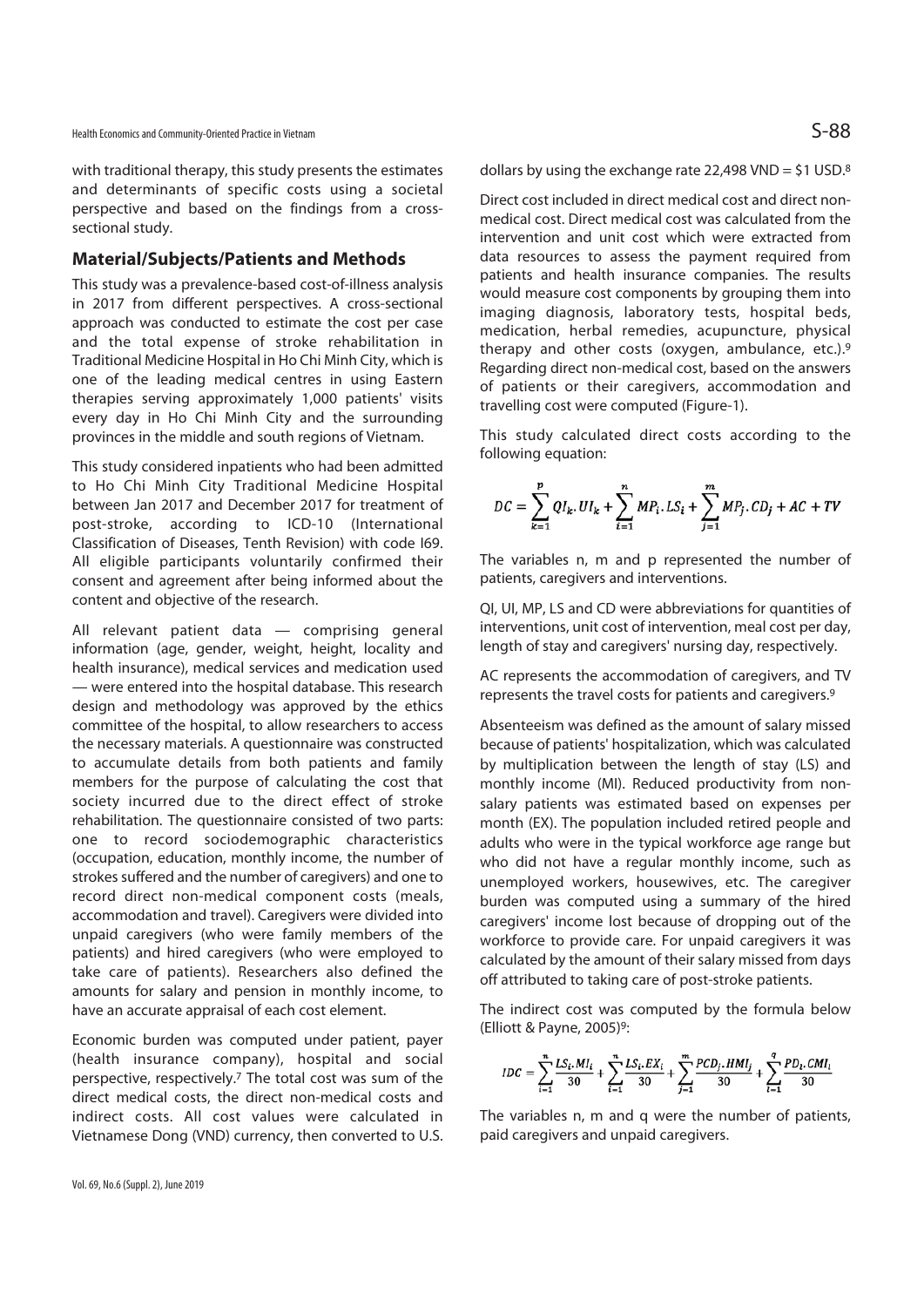

Figure-1: Flowchart of survey design.

LS is an abbreviation for length of stay, MI refers to monthly income and EX refers to expenses.

PCD are PMI are abbreviations for paid caregivers' nursing days and monthly income, respectively; CD and CMI represent unpaid caregivers' nursing days and monthly income, respectively.

**Statistical Analysis:** Data management and analysis was completed using the statistical software R version 3.4.3. Descriptive statistics handled the output of demographical characteristics. Bootstrap method with 95% CI (confident intervals) was used to control the natural skewness of cost data to increase the accuracy of the average cost per patient. The study applied t-tests and ANOVA when appropriate to evaluate the association between the mean cost and general features (age range, gender, location, education, BMI range, occupation, type of stroke, the number of strokes suffered and the number

of comorbidities), which were arranged as categorical variables.

**Ethics Statement:** The Ho Chi Minh City Traditional Medicine Hospital Ethical Committee reviewed the study protocol, the questionnaire and the information letter for participants, and approved them in 2017 (No. 24/2017/YHCT). Data were analysed anonymously. Verbal informed consent was obtained from all persons that complied with our inclusion criteria and agreed via telephone to participate in the survey. Verbal consent was considered sufficient, as the survey was conducted without any physical or psychological intervention.

### **Results**

Table-1 illustrates the demographic information of afterstroke rehabilitation patients who took part in the survey. It is clearly shown that more than half of the 103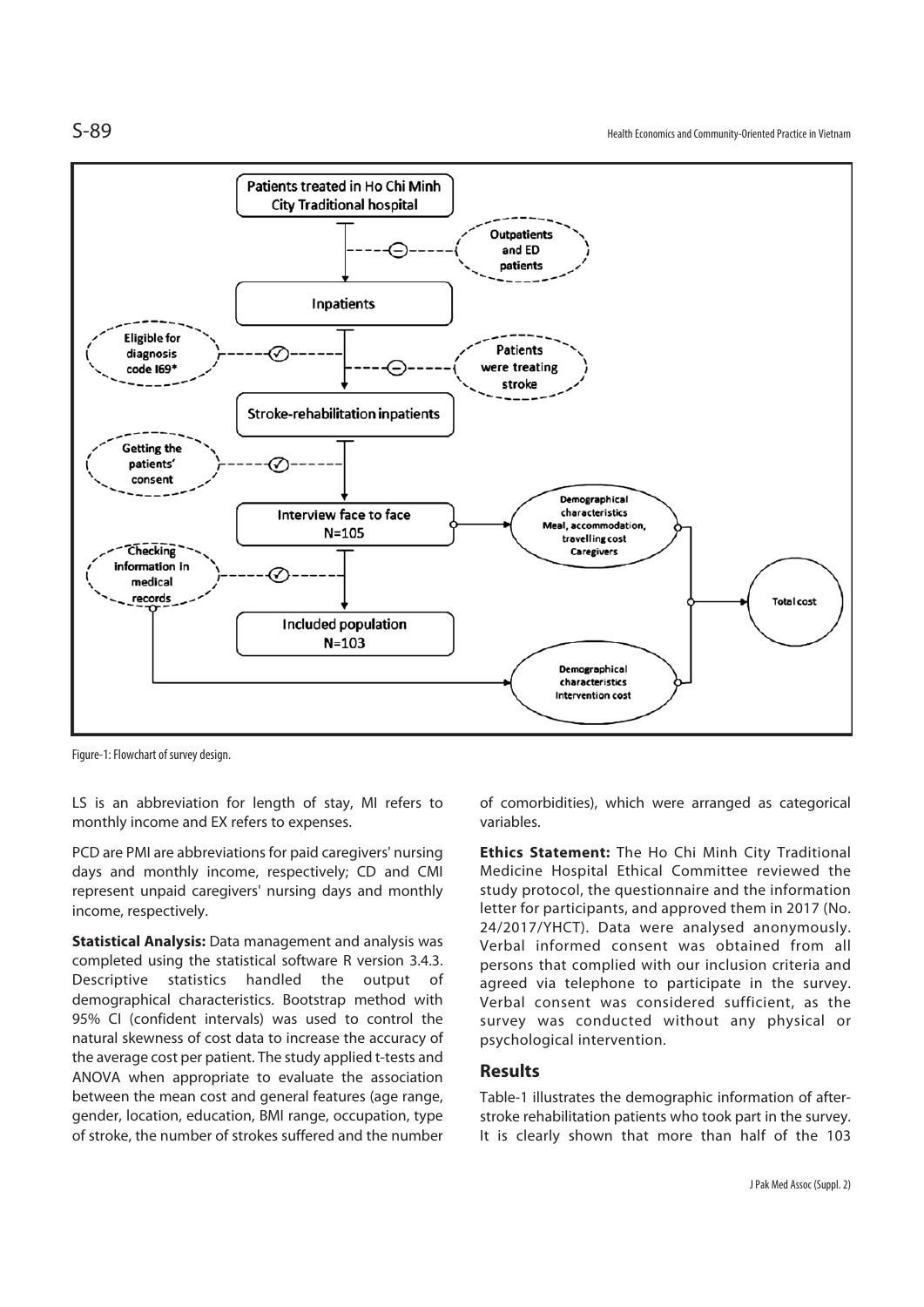|  |  |  | Table-1: Demographic characteristics of post-stroke rehabilitation patients [n=103, n(%)]. |
|--|--|--|--------------------------------------------------------------------------------------------|
|--|--|--|--------------------------------------------------------------------------------------------|

| Sign           | Characteristics            | $n(\%)$         | Characteristics                                                                                                                                                                                                                       | $n(\%)$          |
|----------------|----------------------------|-----------------|---------------------------------------------------------------------------------------------------------------------------------------------------------------------------------------------------------------------------------------|------------------|
|                | Age                        |                 | Health insurance (%)                                                                                                                                                                                                                  |                  |
|                | Mean $\pm$ SD <sup>1</sup> | $60.3 \pm 11.4$ | 48                                                                                                                                                                                                                                    | 35 (34.0)        |
|                | Median $(Q1-Q3)^2$         | $61(52-69)$     | 60                                                                                                                                                                                                                                    | 4(3.9)           |
|                | Range (Min-Max)            | $26 - 81$       | 80                                                                                                                                                                                                                                    | 13(12.6)         |
| A1             | < 60                       | 46 (44.7)       | 95                                                                                                                                                                                                                                    | 7(6.8)           |
| A2             | $>60$                      | 57 (55.3)       | 1005                                                                                                                                                                                                                                  | 44 (42.7)        |
|                | Gender                     |                 |                                                                                                                                                                                                                                       |                  |
|                | Male                       |                 | Length of stay (days)                                                                                                                                                                                                                 |                  |
| G1             |                            | 61(59.2)        | Mean $\pm$ SD                                                                                                                                                                                                                         | $137.0 \pm 94.6$ |
| G2             | Female                     | 42 (40.8)       | Median (Q1-Q3)                                                                                                                                                                                                                        | 106 (60-215.5)   |
|                | Location                   |                 | Number of caregivers                                                                                                                                                                                                                  |                  |
| L1             | Rural                      | 33 (32.0)       | None                                                                                                                                                                                                                                  | 62(60.2)         |
| L <sub>2</sub> | Urban                      | 70 (68.0)       | 0 <sub>ne</sub>                                                                                                                                                                                                                       | 33(32.1)         |
|                | BMI range <sup>3</sup>     |                 | Two                                                                                                                                                                                                                                   | 9(8.7)           |
| B1             | < 18.5                     | 4(4.2)          | Comorbidity                                                                                                                                                                                                                           |                  |
| B <sub>2</sub> | $18.5 - 23$                | 46 (44.7)       | 110 <sup>6</sup>                                                                                                                                                                                                                      | 88 (85.4)        |
| B <sub>3</sub> | $23 - 27$                  | 46 (44.7)       | E75, E787                                                                                                                                                                                                                             | 79 (76.7)        |
| B4             | $\geq$ 27                  | 7(6.4)          | 125, 147, 148, 161, 163, 1678                                                                                                                                                                                                         | 70 (68.0)        |
|                | Occupation                 |                 | E119                                                                                                                                                                                                                                  | 29 (28.2)        |
| 01             | <b>Farmers</b>             | 18(17.5)        | F06, F28, F48, F5110                                                                                                                                                                                                                  | 24(23.3)         |
| 02             | <b>Officers</b>            | 15(14.6)        | J00, J02, J20, J40 <sup>11</sup>                                                                                                                                                                                                      | 20(19.4)         |
| 03             | <b>Businessman</b>         | 31 (30.1)       | M13, M15, M17, M24.4, M47 <sup>12</sup>                                                                                                                                                                                               | 20 (19.4)        |
| 04             | Housewives                 | 18 (17.5)       | G40, G47 <sup>13</sup>                                                                                                                                                                                                                | 11(10.7)         |
| 05             | Others <sup>4</sup>        | 21(20.3)        | K29, K30, K59.0, K7514                                                                                                                                                                                                                | 11(10.7)         |
|                | Education                  |                 | N18, N20, N40, N42.915                                                                                                                                                                                                                | 9(8.7)           |
| E1             | Primary school             | 13 (12.6)       | Others <sup>16</sup>                                                                                                                                                                                                                  | 48 (46.6)        |
| E <sub>2</sub> | Secondary school           | 31(30.1)        |                                                                                                                                                                                                                                       |                  |
| E3             | High school                | 35 (34.0)       |                                                                                                                                                                                                                                       |                  |
| E4             | College                    | 13 (12.6)       |                                                                                                                                                                                                                                       |                  |
| E5             | University or higher       | 11(10.7)        |                                                                                                                                                                                                                                       |                  |
|                | History of stroke          |                 | <sup>1</sup> SD: Standard deviation. <sup>2</sup> Q1-Q3: 25th and 75th quartile. <sup>3</sup> BMI: Body mass index.<br><sup>5</sup> Students, workers, freelancers, and etc. <sup>5</sup> Free of charge . <sup>6</sup> Hypertension. |                  |
| H1             | Yes                        | 7(6.8)          | <sup>7</sup> Disorders of lipid. <sup>8</sup> Chronic ischemic heart disease and other cardiovascular diseases.                                                                                                                       |                  |
| H <sub>2</sub> | No                         | 96 (93.2)       | <sup>9</sup> Diabetes type-2. <sup>10</sup> Mental, behavioral and neurodevelopmental disorders.                                                                                                                                      |                  |
|                | Type of stroke             |                 | <sup>11</sup> Diseases of the respiratory system. $12$ Diseases of the musculoskeletal system.                                                                                                                                        |                  |
| T <sub>1</sub> | Ischemic stroke            | 84 (81.6)       | <sup>13</sup> Episodic and paroxysmal disorders. <sup>14</sup> Diseases of the digestive system.                                                                                                                                      |                  |
| T <sub>2</sub> | Hemorrhagic stroke         | 19 (18.4)       | <sup>15</sup> Diseases of the genitourinary system                                                                                                                                                                                    |                  |
|                |                            |                 | <sup>16</sup> Sequelae of malnutrition and other nutritional deficiencies (E61), Hypokalemia (E87.6),                                                                                                                                 |                  |
|                | Monthly income (USD)       |                 | Mononeuropathies of upper limb (G56), Disorders of vestibular function (H81), Atherosclerosis                                                                                                                                         |                  |
|                | < 150                      | 43 (41.7)       | (I70), Varicose veins of lower extremities (I83), Atopic dermatitis (L20, L20.8), Nonspecific                                                                                                                                         |                  |
|                | $150 - 250$                | 22 (21.4)       | elevation of levels of transaminase and lactic acid dehydrogenase [LDH] (R74.0), Other and                                                                                                                                            |                  |
|                | $250 - 350$                | 20 (19.4)       | unspecified allergy (T78.4).                                                                                                                                                                                                          |                  |
|                | $\geq$ 350                 | 18 (17.5)       |                                                                                                                                                                                                                                       |                  |

participants were male ( $n = 61$ ), with the mean age of 60.3  $±$  11.4 years. In addition, 68% of patients (n = 70) came from urban areas, and most of them were sellers ( $n = 31$ , 30.1%). In terms of the clinical record, 93.2% of the patients had no prior history of stroke, and 84 out of 103 people were diagnosed with ischaemic stroke. Although all the recorded patients had health insurance, the coverage percentages varied among them. It was recorded that the mean length of stay was  $137.0 \pm 94.6$ days. Regarding patients' comorbidity, the data depicts that most of the patients ( $n = 88$ ) were also treated for hypertension (Table-1).

Our conducted survey also collected data on the economic burden of post-stroke rehabilitation in Traditional Medicine Hospital, which are shown in Table-2 and illustrated within Figure-2. The economic burden was computed as \$342,303.50 USD, and the average total expenditure per case was \$3,310.40 USD.

Economic burden of post-stroke from social perspective [2017, USD, Arithmetic mean (Bootstrap 95% CI) (Table-2).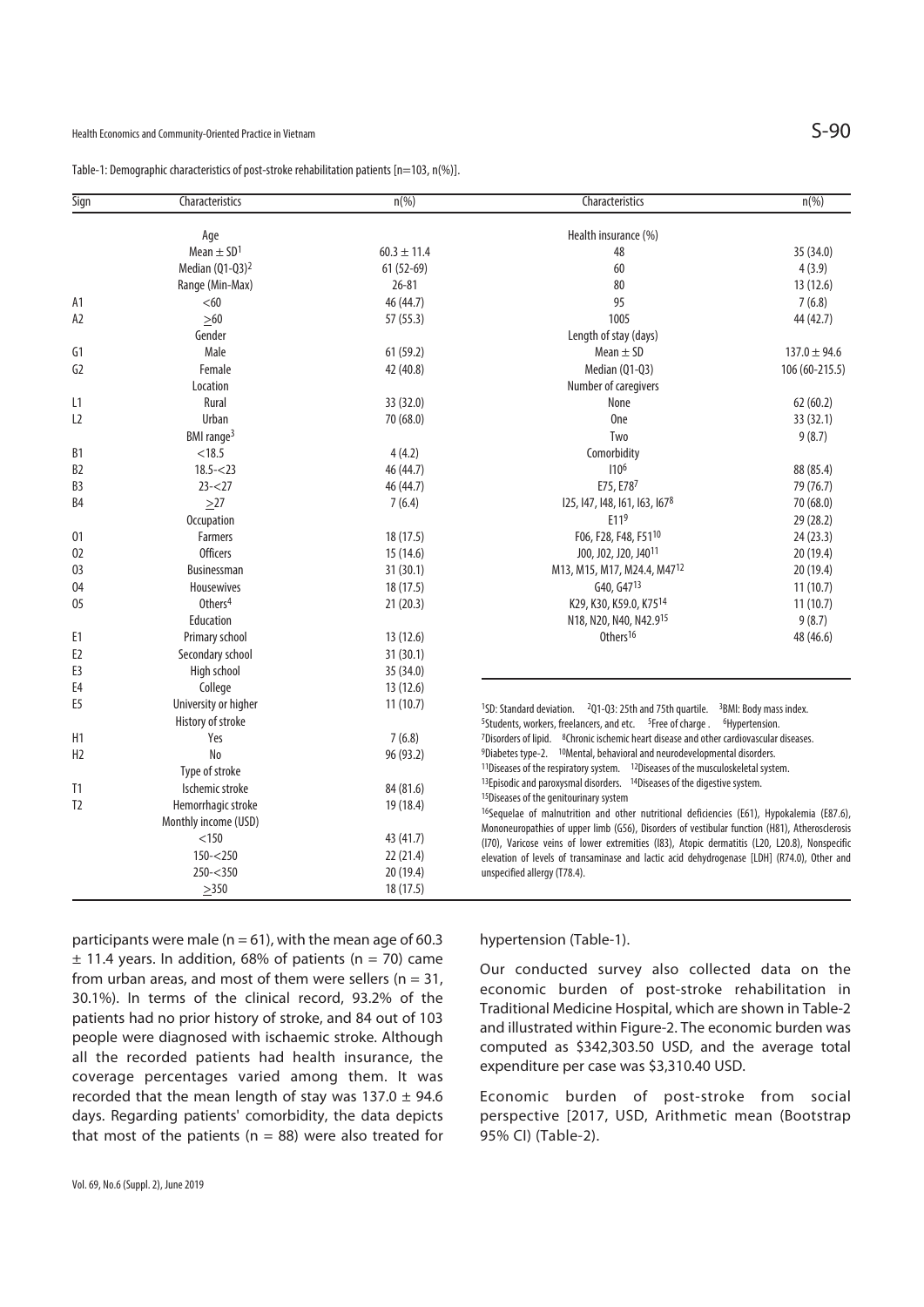Table-2: Economic burden of post-stroke in Traditional hospital from social perspective [2017, USD, Arithmetic mean (Bootstrap 95% CI)].

| Cost component                   | Arithmetic mean (Bootstrap 95% CI) | Economic burden | Median (IQR)            |
|----------------------------------|------------------------------------|-----------------|-------------------------|
| Direct medical cost              | 1,653.6 (1,359.5-1,963.6)          | 170,978.6       | 1,301.9 (936.3-2,192.5) |
| Diagnostic imaging               | $17.0(13.7-21.0)$                  | 1,756.0         | 14.6 (10.7-18.1)        |
| Laboratory test                  | 48.0 (39.0-58.0)                   | 4,959.9         | 45.6 (30.2-56.7)        |
| Hospital bed                     | 675.8 (538.4-817.2)                | 69,873.8        | 556.7 (334.4-794.8)     |
| <b>Medication</b>                | 114.7 (89.8-141.1)                 | 11,858.9        | $96(62.1 - 115.5)$      |
| <b>Traditional medication</b>    | 216.3 (166.4-249.5)                | 22,367.0        | 216.3 (57.6-367.8)      |
| Acupuncture                      | 377.4 (310.7-448.4)                | 39,026.9        | 322.3 (215.9-474.5)     |
| Physical therapy                 | 166.1 (132.0-204.3)                | 17,172.1        | 135.4 (91.1-164.3)      |
| Others*                          | 38.3 (29.4-47.7)                   | 3,964.0         | $29.9(9.7-62.5)$        |
| Direct non-medical cost          | 539.9 (427.0-676.3)                | 55,827.0        | 436.7 (348.7-635.8)     |
| <b>Travel</b>                    | $17.0(8.7-28.3)$                   | 1,758.5         | $4.0(2.6-6.2)$          |
| Meal                             | 441.7 (336.5-570.4)                | 45,673.5        | 369.6 (264.0-468.6)     |
| Accommodation                    | 81.2 (53.4-113.2)                  | 8395.0          | $7.9(0.1-68.6)$         |
| Indirect cost                    | 1,117.0 (760.3-1,543.0)            | 115,498.0       | 631.4 (220.0-1,249.6)   |
| Lost productivity for patients   | 874.4 (529.7-1,296.0)              | 90,411.8        | 176.0 (66.0-1,249.6)    |
| Lost productivity for caregivers | 242.6 (171.8-323.5)                | 25,086.2        | 176.0 (88.0-264.0)      |
| Total                            | 3,310.4 (2,624.3-4,014.5)          | 342,303.5       | 2,755.9 (1,436-4,853.8) |

\*Oxygen, ambulance, nursing and etc.



Figure-2: Effect of cost components on total cost of stroke rehabilitation patients.

# **Effect of Cost Components on Total Cost of Stroke Rehabilitation Patients**

Table-3 depicts the average expenditure according to the demographic figures mentioned in the Table-1, Figure-3 describes the direct medical costs determined by the mentioned social demographic characteristics (Table-3).

Cost per case by demographical characteristics [n=103, 2017, USD, Arithmetic mean (Bootstrap 95% CI)] (Figure-3). Direct medical cost by demographic characteristics is shown in Figure-4 which illustrates costs from patient, payer, hospital and society perspectives. Society witnessed the economic burden of post-stroke rehabilitation with the total recorded cost of \$342,303.00 USD, approximately two times higher than the hospital's cost.

Economic burden under distinguished perspective can be seen in Figure-4.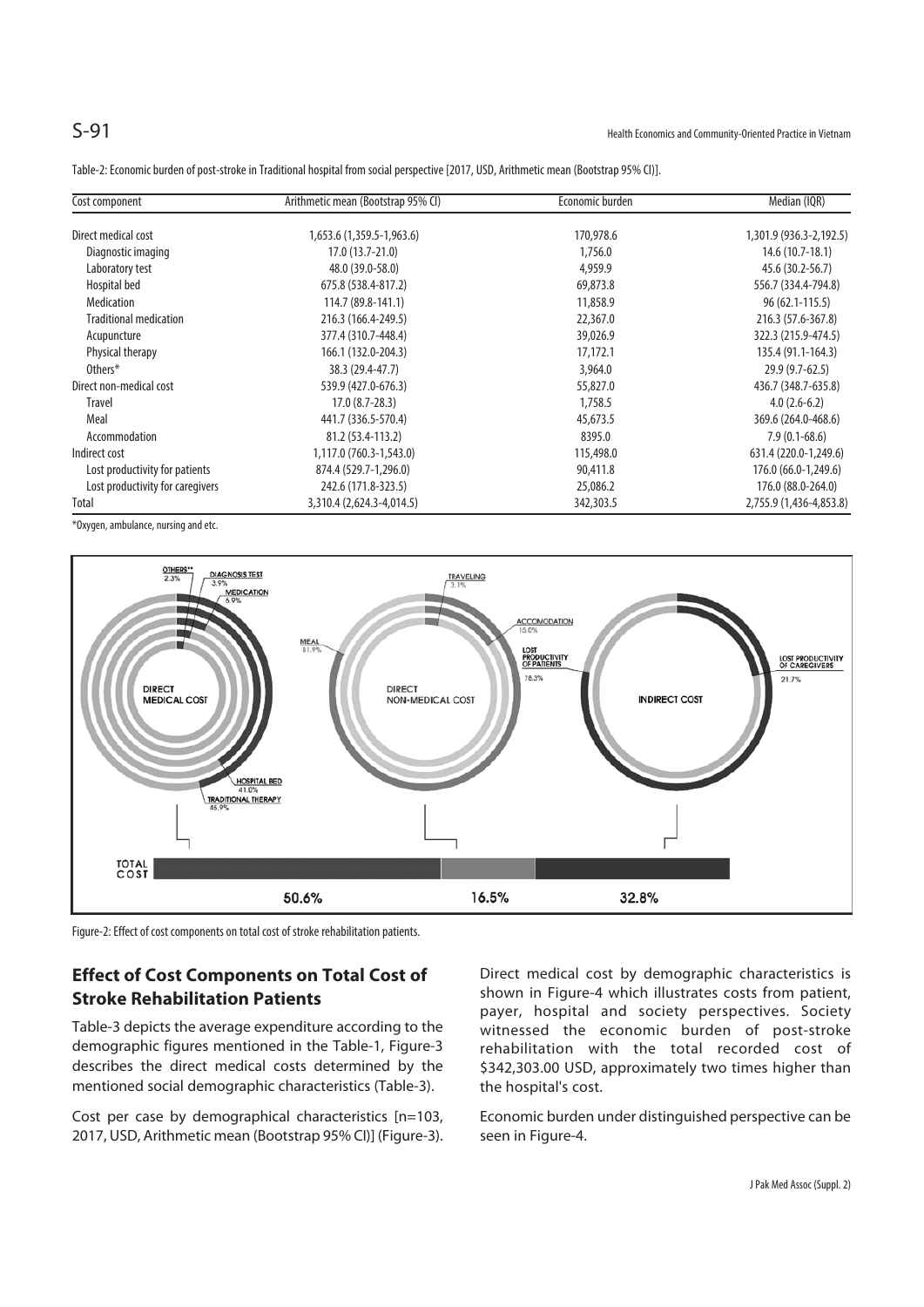

Figure-3: Direct medical cost by demographical characteristics.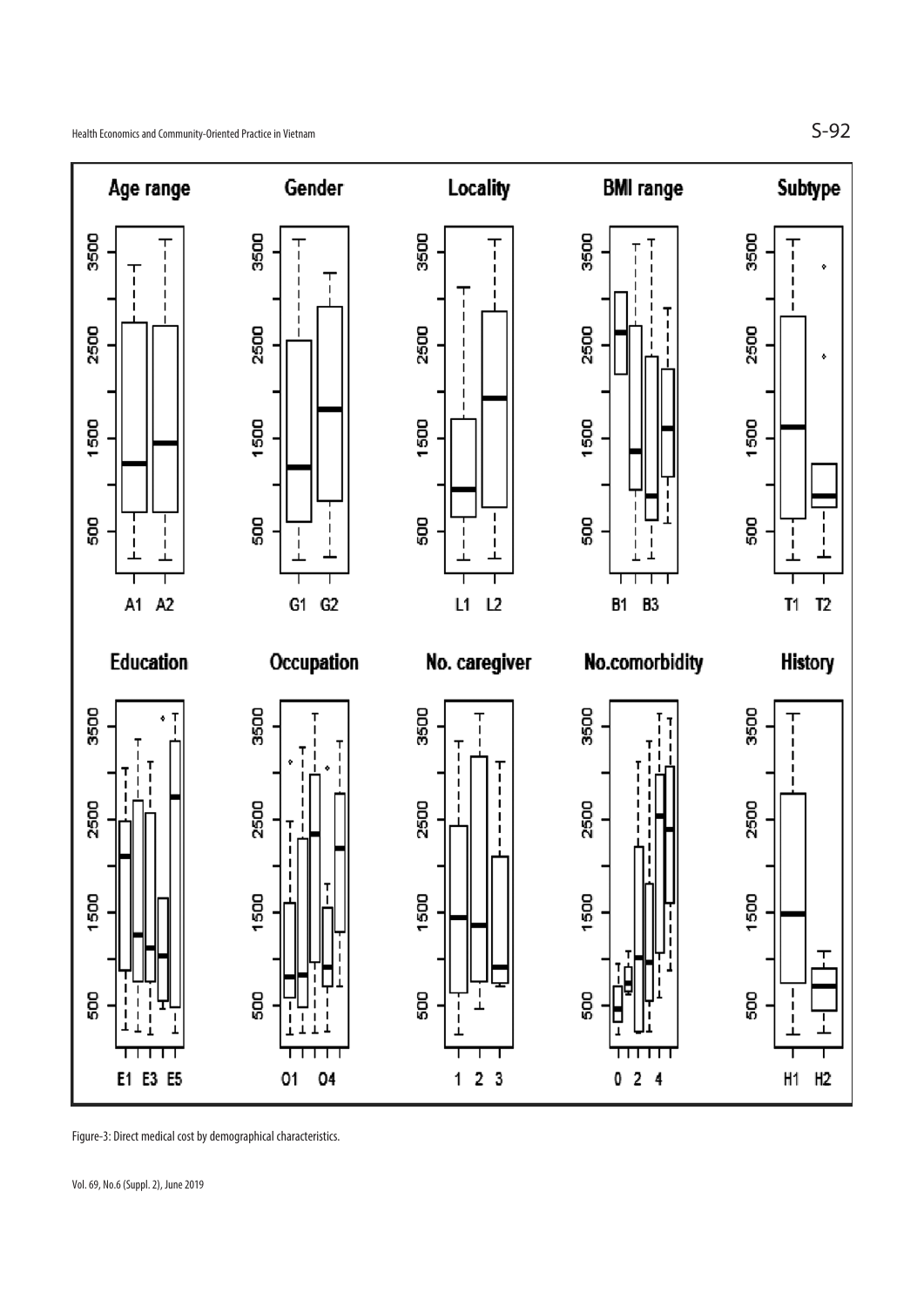Table-3: Cost per case by demographical characteristics [n=103, 2017, USD, Arithmetic mean (Bootstrap 95% CI)].

|                   | Direct medical cost                                 |          | Direct non-medical cost |         | Indirect medical cost     |          | Total cost                     |         |
|-------------------|-----------------------------------------------------|----------|-------------------------|---------|---------------------------|----------|--------------------------------|---------|
|                   | Mean                                                | p-value  | Mean                    | p-value | Mean                      | p-value  | Mean                           | p-value |
|                   | (bootstrap 95% CI)                                  |          | (bootstrap 95% CI)      |         | (bootstrap 95% CI)        |          | (bootstrap 95% CI)             |         |
| Age               |                                                     |          |                         |         |                           |          |                                |         |
| А1                | 1,581.5 (1,124.4-2,045.3)                           | 0.695    | 532.2 (363.0-707.7)     | 0.913   | 1,205.5 (556.9-1,928.2)   | 0.686    | 3,319.2 (2,176.0-4,403.1)      | 0.977   |
| A2                | 1,711.7 (1,269.1-2,170.6)                           |          | 546.2 (389.0-717.2)     |         | 1,045.6 (620.9-1,491.7)   |          | 3,310.5 (2,606.9-3,986.2)      |         |
| Gender            |                                                     |          |                         |         |                           |          |                                |         |
| G1                | 1,540.5 (1,124.6-1,934.0)                           | 0.405    | 543.3 (383.5-712.0)     | 0.949   | 1,427.2 (886.0-2,016.6)   | $0.045*$ | 3,510.9 (2,467.0-4,561.3)      | 0.462   |
| G2                | 1,820.2 (1,323.9-2,344.5)                           |          | 535.0 (374.6-702.4)     |         | 659.9 (356.4-1,057.1)     |          | 3,015.1 (2,230.4-3,810.6)      |         |
|                   |                                                     |          |                         |         |                           |          |                                |         |
| Location          |                                                     |          |                         |         |                           |          |                                |         |
| L1                | 1,240.5 (836.0-1,780.2)                             | 0.082    | 414.7 (336.7-501)       | 0.174   | 550.6 (360.1-759.3)       | $0.045*$ | 550.6 (360.1-759.3)            | 0.03    |
| L2                | 1,874.2 (1,438.7-2,227.2)                           |          | 598.6 (432.7-773.3)     |         | 1,382.5 (878.8-1,945.1)   |          | 1,382.5 (878.8-1,945.1)        |         |
| Education         |                                                     |          |                         |         |                           |          |                                |         |
| E1                | 1,804.1 (853.9-2,610.5)                             | 0.856    | 633 (321.2-954)         | 0.959   | 804.3 (219.4-1,408)       | 0.239    | 3,241.4 (1,567.3-4,735.8)      | 0.78    |
| E <sub>2</sub>    | 1,696.4 (1,143.3-2,298.2)                           |          | 522.4 (350.2-723.5)     |         | 942.5 (481.4-1,538.8)     |          | 3,161.3 (2,103.6-4,407.7)      |         |
| E3                | 1,530.1 (1,039.5-2,004.2)                           |          | 495.3 (334.2-668.7)     |         | 876.2 (379.4-1,440.2)     |          | 2,892.5 (1,974.3-3,919.7)      |         |
| E4                | 1,380.1 (569.5-2,545.4)                             |          | 616.8 (28.6-1464.4)     |         | 2,234.2 (187.0-4,259.1)   |          | 4,231.1 (1,146.4-8,042.5)      |         |
| E5                | 2,076.4 (381.6-3,456.7)                             |          | 527.9 (98.1-859.5)      |         | 4,043.8 (1,165.1-6,537.8) |          | 4,043.8 (1,165.1-6,537.8)      |         |
| <b>BMI</b> range  |                                                     |          |                         |         |                           |          |                                |         |
| B1                | 2,631.3 (2,192.5-3,070.1)                           | 0.402    | 521.8 (436.7-606.8)     | 0.442   | 959.2 (316.8-1,601.6)     | 0.912    | 4,112.3 (3,823.6-4,400.9)      | 0.952   |
| B <sub>2</sub>    | 1,807.1 (1,304.9-2,281.6)                           |          | 640.1 (441.3-852.8)     |         | 985.8 (493.2-1,525.9)     |          | 3,433 (2,385.4-4,504.2)        |         |
| B3                | 1,402.5 (938.3-1,915.1)                             |          | 480.3 (329.9-625.1)     |         | 1,253.6 (672.4-2,026.1)   |          | 3, 136.4 (2, 147.6-4, 334.9)   |         |
| B4                | 1,684.1 (572.1-2,890.3)                             |          | 268.1 (13.2-396.2)      |         | 1,184.2 (631.4-2,065.1)   |          | 3, 136.4 (1, 599.7-4, 968.6)   |         |
|                   |                                                     |          |                         |         |                           |          |                                |         |
| <b>Occupation</b> |                                                     |          |                         |         |                           |          |                                |         |
| 01                | 1,186.4 (536.2-1,843.8)                             | 0.160    | 374.9 (191.4-593.7)     | 0.569   | 378.9 (191.4-593.7)       | 0.107    | 1,939.9 (1,178-2,591.2)        | 0.064   |
| 02                | 1,399.7 (491.4-2,432.8)                             |          | 541.9 (221.0-874.5)     |         | 1,273.1 (242.0-3,032.9)   |          | 3,214.7 (1,292.5-5,550.8)      |         |
| 03                | 2,081.5 (1532.9-2,628.2)<br>1,197.4 (668.1-1,846.9) |          | 649.8 (409.4-955.3)     |         | 1,643.7 (998.7-2,352)     |          | 4,375 (3,141.5-5,773)          |         |
| 04                |                                                     |          | 439.3 (198.0-723.9)     |         | 576.1 (165.7-857)         |          | 2,112.8 (1,104.7-3,378.3)      |         |
| 05                | 2,051.1 (1,283.7-2,803.3)                           |          | 614.5 (319.0-867.2)     |         | 1,438.5 (508.8-2,398.7)   |          | 4, 104.1 (2, 450.5 - 5, 791.4) |         |
| Type of stroke    |                                                     |          |                         |         |                           |          |                                |         |
| T1                | 1,749.8 (1,395.3-2,130.3)                           | 0.228    | 565.7 (429.6-711.3)     | 0.403   | 1,178.6 (734.0-1,685.0)   | 0.503    | 3,494.1 (2,726.9-4,346.2)      | 0.283   |
| T <sub>2</sub>    | 1,247.3 (719.3-1,943.3)                             |          | 430.9 (261.4-606.6)     |         | 857.0 (3,68.9-1,461.0)    |          | 2,535.2 (1,604.9-3,605.6)      |         |
| History of stroke |                                                     |          |                         |         |                           |          |                                |         |
| Н1                | 1,721.6 (1,378.6-2,071.7)                           | 0.110    | 556.0 (437.7-689.4)     | 0.332   | 1,120.9 (743.7-1,531.6)   | 0.958    | 3,398.4 (2,694.0-4,093.2)      | 0.356   |
| H <sub>2</sub>    | 655.7 (193.5-1,075.7)                               |          | 304.6 (33.9-531.1)      |         | 1,060.3 (372.2-2,412.7)   |          | 2,020.5 (623.3-3,641.6)        |         |
|                   | Number of comorbidity                               |          |                         |         |                           |          |                                |         |
| 0                 | 525.8 (182.6-936.3)                                 | $0.007*$ | 274.1 (220.4-355.5)     | 0.111   | 214.1 (88.0-290.4)        | 0.526    | 1,014.1 (719.4-1,379.8)        | 0.071   |
| 1                 | 784.7 (618.1-1,075.7)                               |          | 506.3 (348.7-706.2)     |         | 458.3 (239.5-739.2)       |          | 1749.2 (1,256.4-2,145.7)       |         |
| 2                 | 1,271.2 (498.1-2,118.2)                             |          | 319.2 (145.9-508.1)     |         | 1,455.6 (277.3-3,248.6)   |          | 3,046 (1,154.3-5,441.4)        |         |
| 3                 | 1,289.5 (692.2-1,975.8)                             |          | 399.6 (174.2-637.2)     |         | 815.0 (339.6-1,503.2)     |          | 2,504.1 (1,282.2-3,880.1)      |         |
| 4                 | 2,186.8 (1,530.7-2,772.0)                           |          | 767.2 (603.1-938.1)     |         | 1,265.2 (707.1-1,821.8)   |          | 4,219.2 (3,115.3-5,265.7)      |         |
| >4                | 2,369.5 (1,794.3-2,910.3)                           |          | 677.2 (314.2-1137.8)    |         | 1,504.6 (592.5-2,579.7)   |          | 4,551.4 (2,926.4-6,406.1)      |         |

 $*p$ -value $<$ 0.05.

J Pak Med Assoc (Suppl. 2)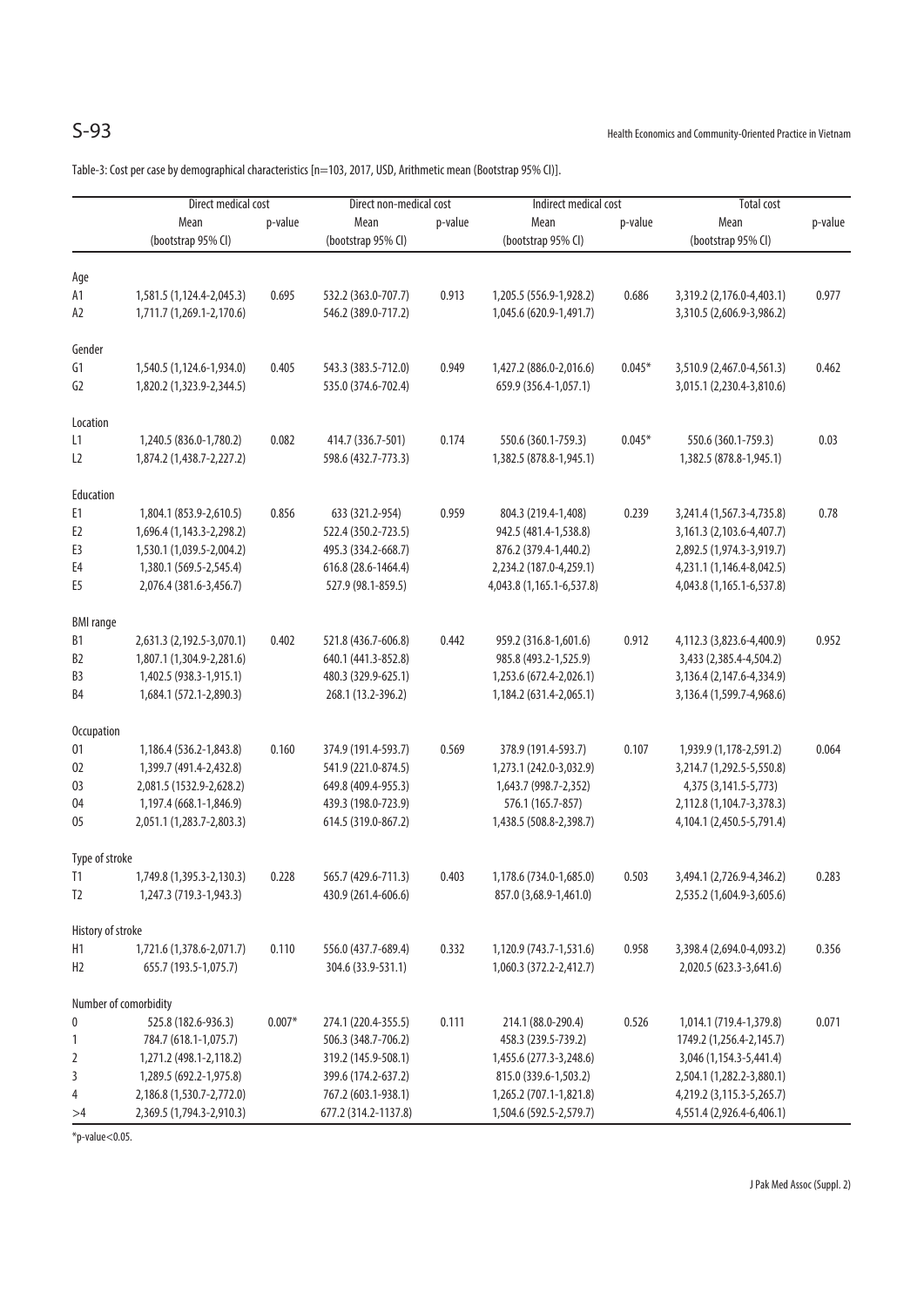

Figure-4: Economic burden under distinguished perspective.

## **Discussion**

The mean age of patients in this study was  $60.3 \pm 11.4$  years, with 44.7% patients being younger than 60 years old, which is a lower age range than in previous studies on this topic. For example, the age ranges in Giovanni Fattore et al.,10 M van Eeden et al.<sup>11</sup> and Charles Ellis et al.<sup>12</sup> were 69.0  $\pm$  12.9, 66.8  $\pm$ 12.3 and 78.1  $\pm$  6.9, respectively. In 2012, the AHA (American Heart Association) presented statistics showing that stroke patients were often more than 80 years old.13 The average length of stay of inpatient rehabilitation was  $137.0 \pm 94.6$ days. In other studies, patients were hospitalized from two to seven weeks after a stroke.<sup>6,10,12</sup> The significant difference could be explained by the fact that the populations of the other studies were mostly outpatients or patients evaluated after discharge, and this study was conducted in a traditional hospital. In this study, 84% of the patients were diagnosed with ischaemic stroke, and this percentage was at least 75% in a majority of stroke publications.6,10-12,14

Stroke rehabilitation had a direct impact on society with a cost of \$342,303.50 USD, or \$3,310.40 USD per patient. Because not only was there a variety of cost-analysis methodology in the study design, but also this study was conducted in a hospital